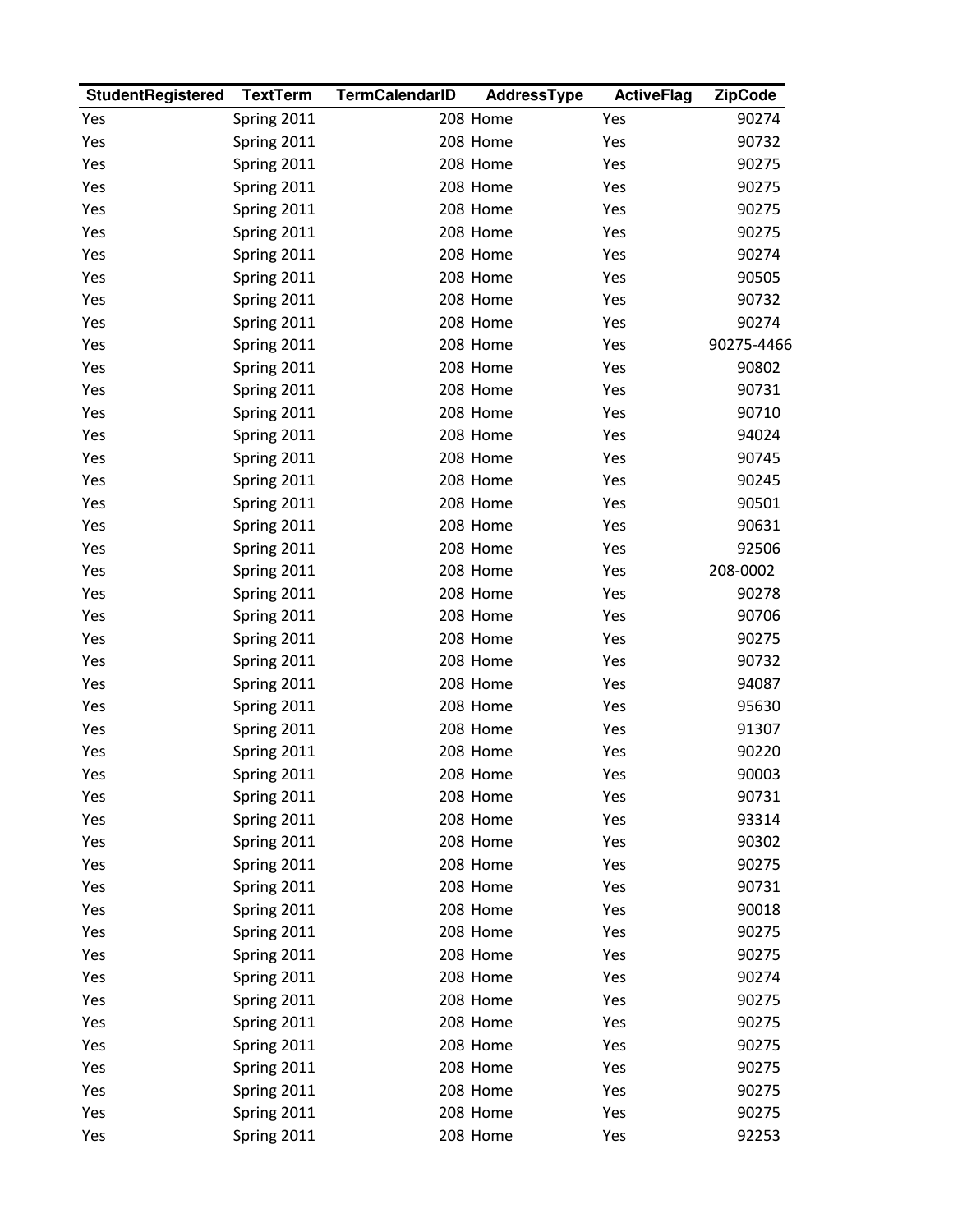| Yes | Spring 2011 | 208 Home | Yes | 90503     |
|-----|-------------|----------|-----|-----------|
| Yes | Spring 2011 | 208 Home | Yes | 90717     |
| Yes | Spring 2011 | 208 Home | Yes | 90275     |
| Yes | Spring 2011 | 208 Home | Yes | 90274     |
| Yes | Spring 2011 | 208 Home | Yes | 92614     |
| Yes | Spring 2011 | 208 Home | Yes | 210-0014  |
| Yes | Spring 2011 | 208 Home | Yes | 90731     |
| Yes | Spring 2011 | 208 Home | Yes | 92701     |
| Yes | Spring 2011 | 208 Home | Yes | 92377     |
| Yes | Spring 2011 | 208 Home | Yes | 78746     |
| Yes | Spring 2011 | 208 Home | Yes | 89145     |
| Yes | Spring 2011 | 208 Home | Yes | 90064     |
| Yes | Spring 2011 | 208 Home | Yes | 90670     |
| Yes | Spring 2011 | 208 Home | Yes | 85711     |
| Yes | Spring 2011 | 208 Home | Yes | 90265     |
| Yes | Spring 2011 | 208 Home | Yes | 22420-000 |
| Yes | Spring 2011 | 208 Home | Yes | 90277     |
| Yes | Spring 2011 | 208 Home | Yes | 90266     |
| Yes | Spring 2011 | 208 Home | Yes | 90505     |
| Yes | Spring 2011 | 208 Home | Yes | 90266     |
| Yes | Spring 2011 | 208 Home | Yes | 90049     |
| Yes | Spring 2011 | 208 Home | Yes | 90501     |
| Yes | Spring 2011 | 208 Home | Yes | 90605     |
| Yes | Spring 2011 | 208 Home | Yes | 90275     |
| Yes | Spring 2011 | 208 Home | Yes | 90003     |
| Yes | Spring 2011 | 208 Home | Yes | 90731     |
| Yes | Spring 2011 | 208 Home | Yes | 90277     |
| Yes | Spring 2011 | 208 Home | Yes | 90505     |
| Yes | Spring 2011 | 208 Home | Yes | 90274     |
| Yes | Spring 2011 | 208 Home | Yes | 90274     |
| Yes | Spring 2011 | 208 Home | Yes | 90274     |
| Yes | Spring 2011 | 208 Home | Yes | 65388     |
| Yes | Spring 2011 | 208 Home | Yes | 90274     |
| Yes | Spring 2011 | 208 Home | Yes | 90274     |
| Yes | Spring 2011 | 208 Home | Yes | 92124     |
| Yes | Spring 2011 | 208 Home | Yes | 91030     |
| Yes | Spring 2011 | 208 Home | Yes | 91801     |
| Yes | Spring 2011 | 208 Home | Yes | 110804    |
| Yes | Spring 2011 | 208 Home | Yes | 90274     |
| Yes | Spring 2011 | 208 Home | Yes | 90275     |
| Yes | Spring 2011 | 208 Home | Yes | 90503     |
| Yes | Spring 2011 | 208 Home | Yes | 157-0066  |
| Yes | Spring 2011 | 208 Home | Yes | 92064     |
| Yes | Spring 2011 | 208 Home | Yes | 16810     |
| Yes | Spring 2011 | 208 Home | Yes | 20016     |
| Yes | Spring 2011 | 208 Home | Yes | 91105     |
| Yes | Spring 2011 | 208 Home | Yes | 91030     |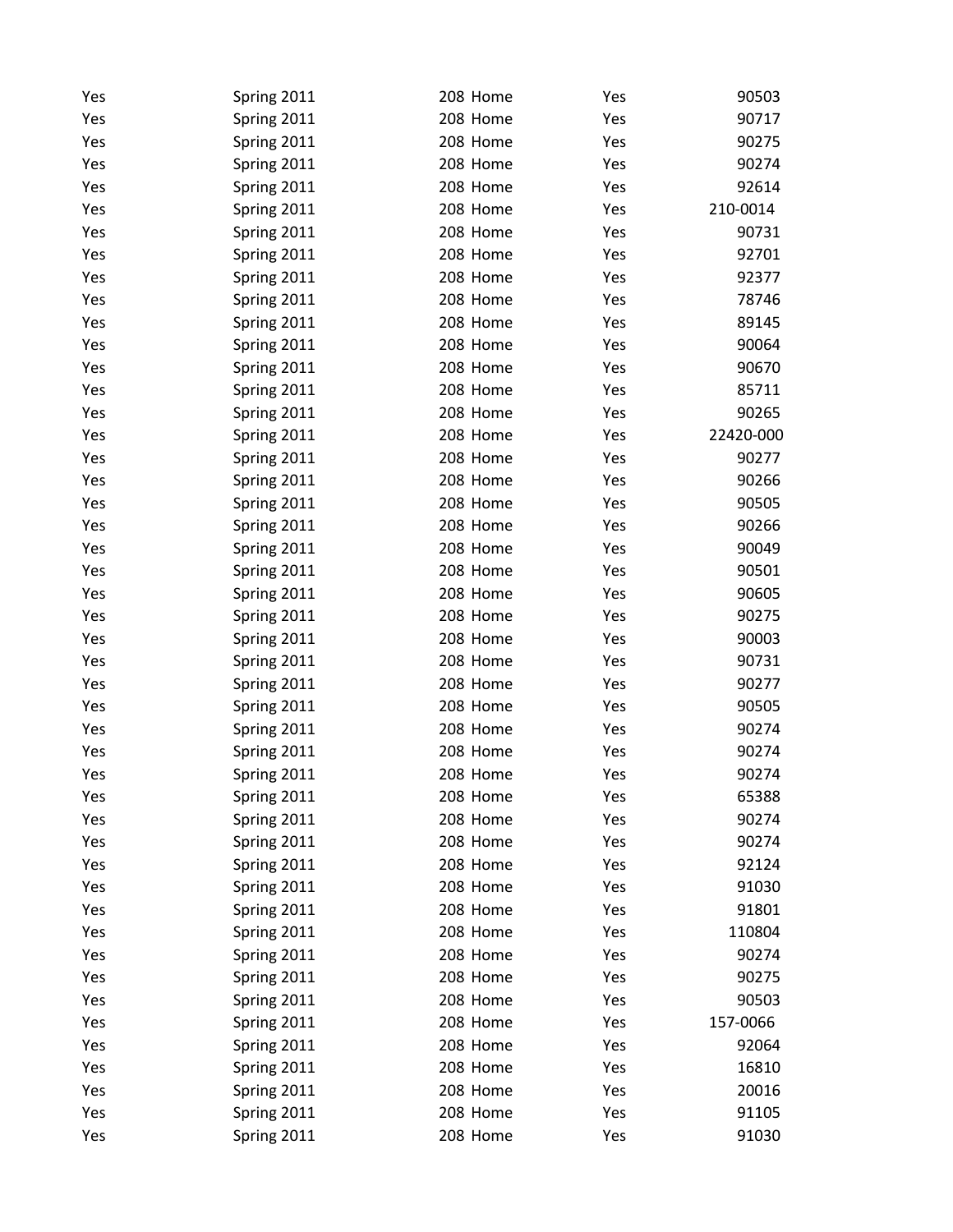| Yes | Spring 2011 | 208 Home | Yes | 90275 |
|-----|-------------|----------|-----|-------|
| Yes | Spring 2011 | 208 Home | Yes | 90301 |
| Yes | Spring 2011 | 208 Home | Yes | 91405 |
| Yes | Spring 2011 | 208 Home | Yes | 90266 |
| Yes | Spring 2011 | 208 Home | Yes | 93309 |
| Yes | Spring 2011 | 208 Home | Yes | 92887 |
| Yes | Spring 2011 | 208 Home | Yes | 90255 |
| Yes | Spring 2011 | 208 Home | Yes | 90278 |
| Yes | Spring 2011 | 208 Home | Yes | 60004 |
| Yes | Spring 2011 | 208 Home | Yes | 92637 |
| Yes | Spring 2011 | 208 Home | Yes | 90815 |
| Yes | Spring 2011 | 208 Home | Yes | 90277 |
| Yes | Spring 2011 | 208 Home | Yes | 90650 |
| Yes | Spring 2011 | 208 Home | Yes | 90066 |
| Yes | Spring 2011 | 208 Home | Yes | 94611 |
| Yes | Spring 2011 | 208 Home | Yes | 90266 |
| Yes | Spring 2011 | 208 Home | Yes | 90274 |
| Yes | Spring 2011 | 208 Home | Yes | 91011 |
| Yes | Spring 2011 | 208 Home | Yes | 90275 |
| Yes | Spring 2011 | 208 Home | Yes | 90277 |
| Yes | Spring 2011 | 208 Home | Yes | 90277 |
| Yes | Spring 2011 | 208 Home | Yes | 90274 |
| Yes | Spring 2011 | 208 Home | Yes | 90274 |
| Yes | Spring 2011 | 208 Home | Yes | 90274 |
| Yes | Spring 2011 | 208 Home | Yes | 90274 |
| Yes | Spring 2011 | 208 Home | Yes | 90275 |
| Yes | Spring 2011 | 208 Home | Yes | 90274 |
| Yes | Spring 2011 | 208 Home | Yes | 90274 |
| Yes | Spring 2011 | 208 Home | Yes | 90275 |
| Yes | Spring 2011 | 208 Home | Yes | 90731 |
| Yes | Spring 2011 | 208 Home | Yes | 90274 |
| Yes | Spring 2011 | 208 Home | Yes | 90275 |
| Yes | Spring 2011 | 208 Home | Yes | 90266 |
| Yes | Spring 2011 | 208 Home | Yes | 94941 |
| Yes | Spring 2011 | 208 Home | Yes | 90266 |
| Yes | Spring 2011 | 208 Home | Yes | 90504 |
| Yes | Spring 2011 | 208 Home | Yes | 90266 |
| Yes | Spring 2011 | 208 Home | Yes | 34982 |
| Yes | Spring 2011 | 208 Home | Yes | 94574 |
| Yes | Spring 2011 | 208 Home | Yes | 95608 |
| Yes | Spring 2011 | 208 Home | Yes | 85750 |
| Yes | Spring 2011 | 208 Home | Yes | 92833 |
| Yes | Spring 2011 | 208 Home | Yes | 10110 |
| Yes | Spring 2011 | 208 Home | Yes | 92260 |
| Yes | Spring 2011 | 208 Home | Yes | 90731 |
| Yes | Spring 2011 | 208 Home | Yes | 91108 |
| Yes | Spring 2011 | 208 Home | Yes | 92625 |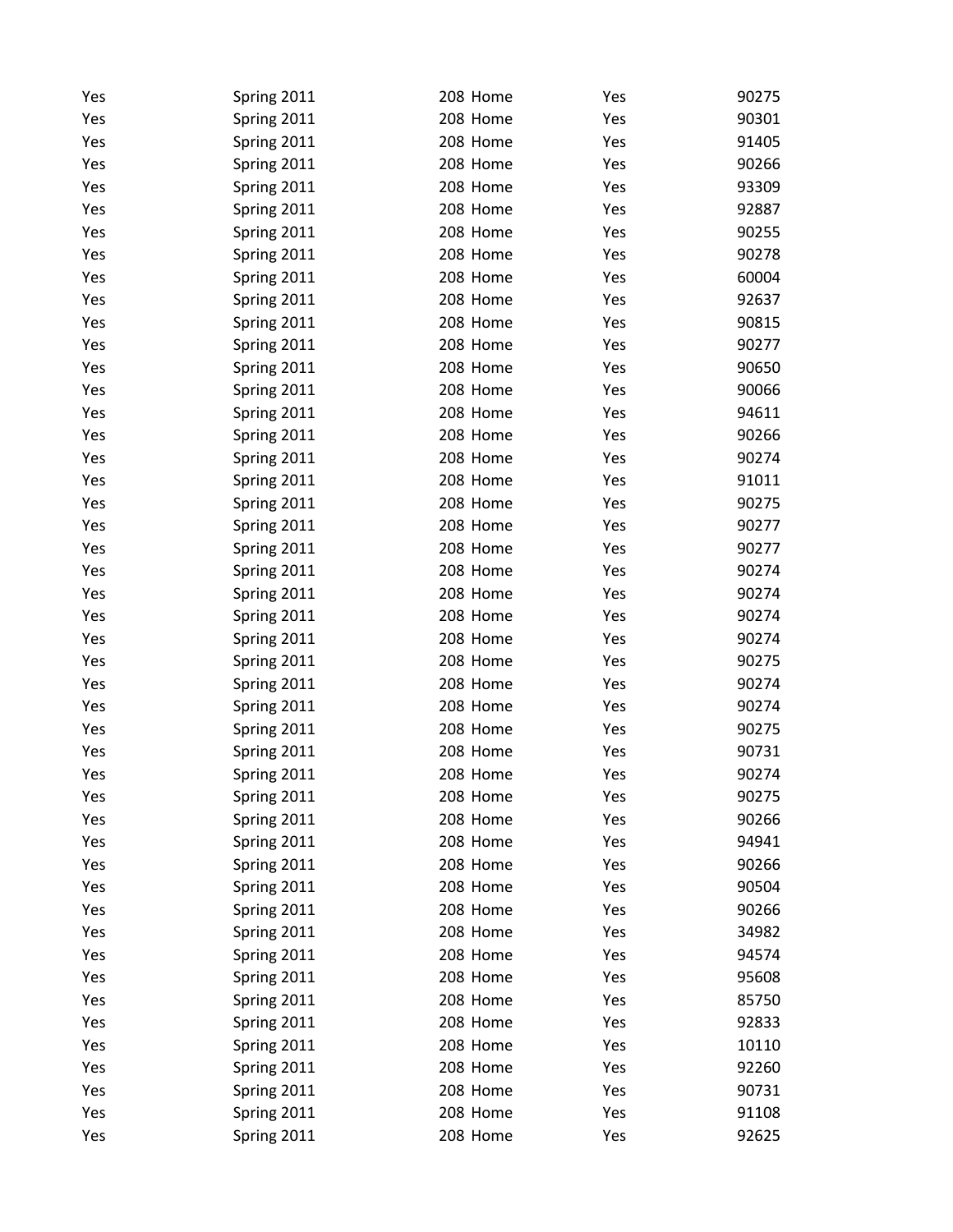| Yes | Spring 2011 | 208 Home | Yes | 90301      |
|-----|-------------|----------|-----|------------|
| Yes | Spring 2011 | 208 Home | Yes | 90266      |
| Yes | Spring 2011 | 208 Home | Yes | 90003      |
| Yes | Spring 2011 | 208 Home | Yes | 90220      |
| Yes | Spring 2011 | 208 Home | Yes | 90732      |
| Yes | Spring 2011 | 208 Home | Yes | 90274      |
| Yes | Spring 2011 | 208 Home | Yes | 90275      |
| Yes | Spring 2011 | 208 Home | Yes | 90275      |
| Yes | Spring 2011 | 208 Home | Yes | 90806-2916 |
| Yes | Spring 2011 | 208 Home | Yes | 90245      |
| Yes | Spring 2011 | 208 Home | Yes | 90274      |
| Yes | Spring 2011 | 208 Home | Yes | 91302      |
| Yes | Spring 2011 | 208 Home | Yes | 90275      |
| Yes | Spring 2011 | 208 Home | Yes | 94010      |
| Yes | Spring 2011 | 208 Home | Yes | 90275      |
| Yes | Spring 2011 | 208 Home | Yes | 90275      |
| Yes | Spring 2011 | 208 Home | Yes | 90275      |
| Yes | Spring 2011 | 208 Home | Yes | 90732      |
| Yes | Spring 2011 | 208 Home | Yes | 90210      |
| Yes | Spring 2011 | 208 Home | Yes | 100036     |
| Yes | Spring 2011 | 208 Home | Yes | 90240      |
| Yes | Spring 2011 | 208 Home | Yes | 90505      |
| Yes | Spring 2011 | 208 Home | Yes | 90249      |
| Yes | Spring 2011 | 208 Home | Yes | 91741      |
| Yes | Spring 2011 | 208 Home | Yes | 90249      |
| Yes | Spring 2011 | 208 Home | Yes | 91108      |
| Yes | Spring 2011 | 208 Home | Yes | 95864      |
| Yes | Spring 2011 | 208 Home | Yes | 92646      |
| Yes | Spring 2011 | 208 Home | Yes | 91302      |
| Yes | Spring 2011 | 208 Home | Yes | 90731      |
| Yes | Spring 2011 | 208 Home | Yes | 90731      |
| Yes | Spring 2011 | 208 Home | Yes | 91030      |
| Yes | Spring 2011 | 208 Home | Yes | 80304      |
| Yes | Spring 2011 | 208 Home | Yes | 94019      |
| Yes | Spring 2011 | 208 Home | Yes | 92625      |
| Yes | Spring 2011 | 208 Home | Yes | 92663      |
| Yes | Spring 2011 | 208 Home | Yes | 93446      |
| Yes | Spring 2011 | 208 Home | Yes | 90044      |
| Yes | Spring 2011 | 208 Home | Yes | 90278      |
| Yes | Spring 2011 | 208 Home | Yes | 95442      |
| Yes | Spring 2011 | 208 Home | Yes | 90274      |
| Yes | Spring 2011 | 208 Home | Yes | 90301      |
| Yes | Spring 2011 | 208 Home | Yes | 90274      |
| Yes | Spring 2011 | 208 Home | Yes | 248023     |
| Yes | Spring 2011 | 208 Home | Yes | 90277      |
| Yes | Spring 2011 | 208 Home | Yes | 90275      |
| Yes | Spring 2011 | 208 Home | Yes | 90003      |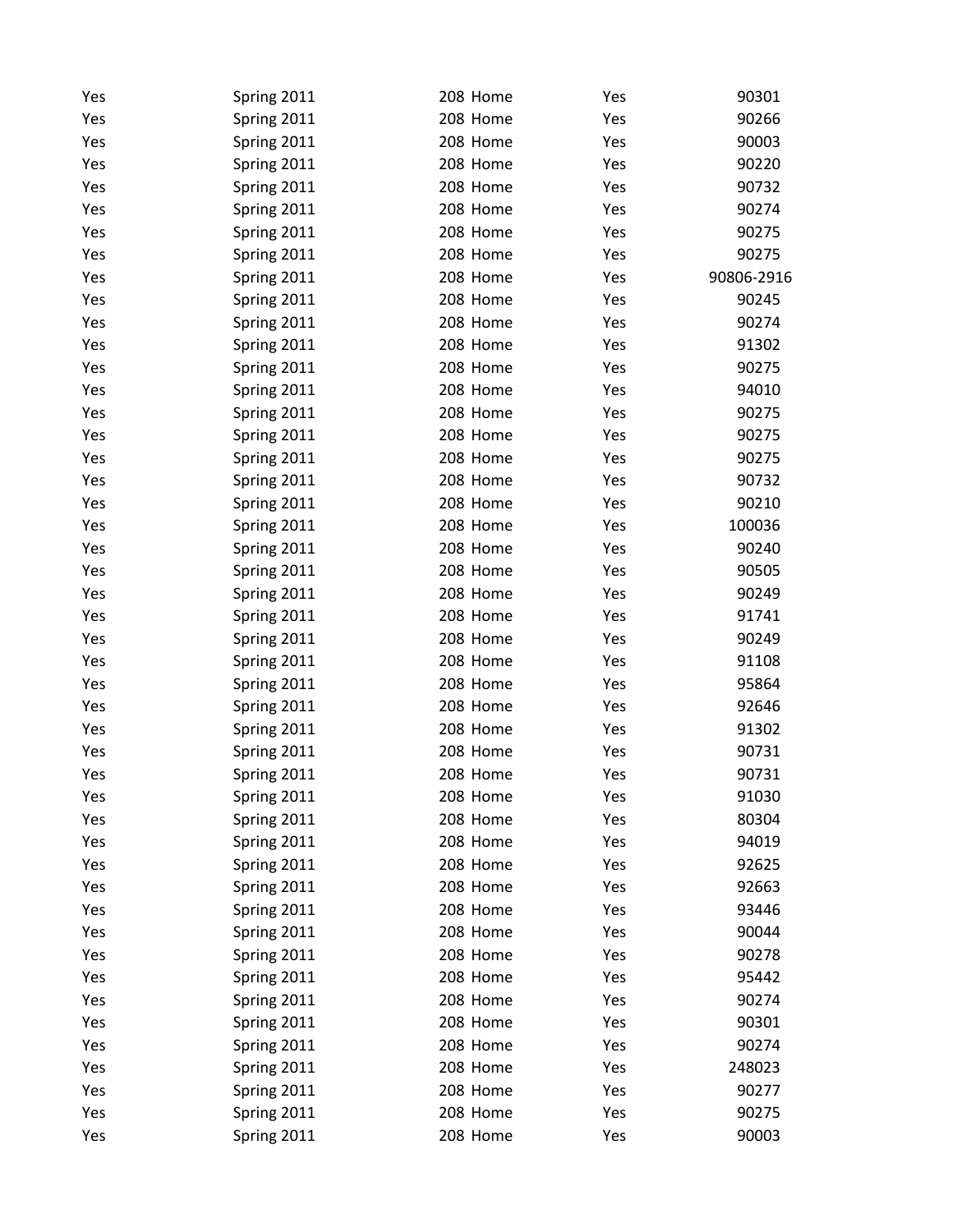| Yes | Spring 2011 | 208 Home | Yes | 90037      |
|-----|-------------|----------|-----|------------|
| Yes | Spring 2011 | 208 Home | Yes | 90277      |
| Yes | Spring 2011 | 208 Home | Yes | 90275      |
| Yes | Spring 2011 | 208 Home | Yes | 90274      |
| Yes | Spring 2011 | 208 Home | Yes | 90502      |
| Yes | Spring 2011 | 208 Home | Yes | 90505      |
| Yes | Spring 2011 | 208 Home | Yes | 90274      |
| Yes | Spring 2011 | 208 Home | Yes | 90250      |
| Yes | Spring 2011 | 208 Home | Yes | 90505      |
| Yes | Spring 2011 | 208 Home | Yes | 90275      |
| Yes | Spring 2011 | 208 Home | Yes | 90241      |
| Yes | Spring 2011 | 208 Home | Yes | 90275      |
| Yes | Spring 2011 | 208 Home | Yes | 90275      |
| Yes | Spring 2011 | 208 Home | Yes | 90275      |
| Yes | Spring 2011 | 208 Home | Yes | 90275      |
| Yes | Spring 2011 | 208 Home | Yes | 90275      |
| Yes | Spring 2011 | 208 Home | Yes | 90275      |
| Yes | Spring 2011 | 208 Home | Yes | 90275      |
| Yes | Spring 2011 | 208 Home | Yes | 90503      |
| Yes | Spring 2011 | 208 Home | Yes | 91311      |
| Yes | Spring 2011 | 208 Home | Yes | 90049      |
| Yes | Spring 2011 | 208 Home | Yes | 91302      |
| Yes | Spring 2011 | 208 Home | Yes | 91030      |
| Yes | Spring 2011 | 208 Home | Yes | 92708      |
| Yes | Spring 2011 | 208 Home | Yes | 90505      |
| Yes | Spring 2011 | 208 Home | Yes | 91506      |
| Yes | Spring 2011 | 208 Home | Yes | 90266      |
| Yes | Spring 2011 | 208 Home | Yes | 90266      |
| Yes | Spring 2011 | 208 Home | Yes | 90277      |
| Yes | Spring 2011 | 208 Home | Yes | 90277      |
| Yes | Spring 2011 | 208 Home | Yes | 90220      |
| Yes | Spring 2011 | 208 Home | Yes | 90640      |
| Yes | Spring 2011 | 208 Home | Yes | 90731      |
| Yes | Spring 2011 | 208 Home | Yes | 90640      |
| Yes | Spring 2011 | 208 Home | Yes | 90731      |
| Yes | Spring 2011 | 208 Home | Yes | 90501      |
| Yes | Spring 2011 | 208 Home | Yes | 90018      |
| Yes | Spring 2011 | 208 Home | Yes | 90266      |
| Yes | Spring 2011 | 208 Home | Yes | 94022      |
| Yes | Spring 2011 | 208 Home | Yes | 91007      |
| Yes | Spring 2011 | 208 Home | Yes | 92101      |
| Yes | Spring 2011 | 208 Home | Yes | 90503      |
| Yes | Spring 2011 | 208 Home | Yes | 90274      |
| Yes | Spring 2011 | 208 Home | Yes | 90275      |
| Yes | Spring 2011 | 208 Home | Yes | 90274-3420 |
| Yes | Spring 2011 | 208 Home | Yes | 90275      |
| Yes | Spring 2011 | 208 Home | Yes | 90274      |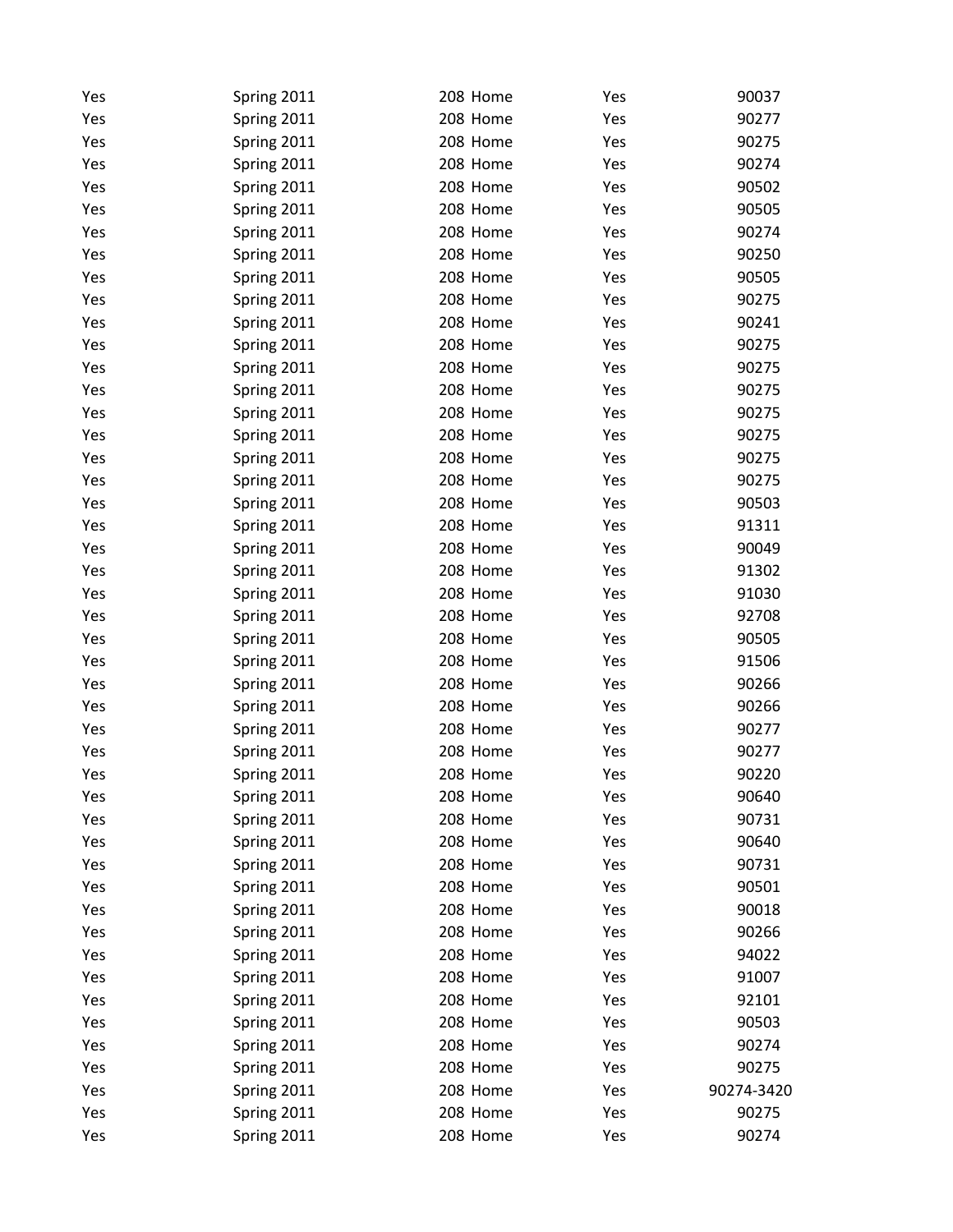| Yes | Spring 2011 | 208 Home | Yes | 90275      |
|-----|-------------|----------|-----|------------|
| Yes | Spring 2011 | 208 Home | Yes | 90803      |
| Yes | Spring 2011 | 208 Home | Yes | 90274      |
| Yes | Spring 2011 | 208 Home | Yes | 90274      |
| Yes | Spring 2011 | 208 Home | Yes | 90274      |
| Yes | Spring 2011 | 208 Home | Yes |            |
| Yes | Spring 2011 | 208 Home | Yes | 90732      |
| Yes | Spring 2011 | 208 Home | Yes | 90503      |
| Yes | Spring 2011 | 208 Home | Yes | 90275      |
| Yes | Spring 2011 | 208 Home | Yes | 90266      |
| Yes | Spring 2011 | 208 Home | Yes | 187-0002   |
| Yes | Spring 2011 | 208 Home | Yes | 92649      |
| Yes | Spring 2011 | 208 Home | Yes | 90041      |
| Yes | Spring 2011 | 208 Home | Yes | 90501      |
| Yes | Spring 2011 | 208 Home | Yes | 90049      |
| Yes | Spring 2011 | 208 Home | Yes | 90292      |
| Yes | Spring 2011 | 208 Home | Yes | 2906       |
| Yes | Spring 2011 | 208 Home | Yes | 90275      |
| Yes | Spring 2011 | 208 Home | Yes | 90056      |
| Yes | Spring 2011 | 208 Home | Yes | 90505      |
| Yes | Spring 2011 | 208 Home | Yes | 91302      |
| Yes | Spring 2011 | 208 Home | Yes | 90006      |
| Yes | Spring 2011 | 208 Home | Yes | 90501-5309 |
| Yes | Spring 2011 | 208 Home | Yes | 91775-1707 |
| Yes | Spring 2011 | 208 Home | Yes | 90016      |
| Yes | Spring 2011 | 208 Home | Yes | 90003      |
| Yes | Spring 2011 | 208 Home | Yes | 90302      |
| Yes | Spring 2011 | 208 Home | Yes | 90008      |
| Yes | Spring 2011 | 208 Home | Yes | 90063      |
| Yes | Spring 2011 | 208 Home | Yes | 90240      |
| Yes | Spring 2011 | 208 Home | Yes | 259290     |
| Yes | Spring 2011 | 208 Home | Yes | 90240      |
| Yes | Spring 2011 | 208 Home | Yes | 90044      |
| Yes | Spring 2011 | 208 Home | Yes | 90717      |
| Yes | Spring 2011 | 208 Home | Yes | 91030      |
| Yes | Spring 2011 | 208 Home | Yes | 90710      |
| Yes | Spring 2011 | 208 Home | Yes | LU15HJ     |
| Yes | Spring 2011 | 208 Home | Yes |            |
| Yes | Spring 2011 | 208 Home | Yes | 90802      |
| Yes | Spring 2011 | 208 Home | Yes | 90274      |
| Yes | Spring 2011 | 208 Home | Yes | 90403      |
| Yes | Spring 2011 | 208 Home | Yes | 90640      |
| Yes | Spring 2011 | 208 Home | Yes | 90277      |
| Yes | Spring 2011 | 208 Home | Yes | 90247      |
| Yes | Spring 2011 | 208 Home | Yes | 90731      |
| Yes | Spring 2011 | 208 Home | Yes | 90018      |
| Yes | Spring 2011 | 208 Home | Yes | 90037      |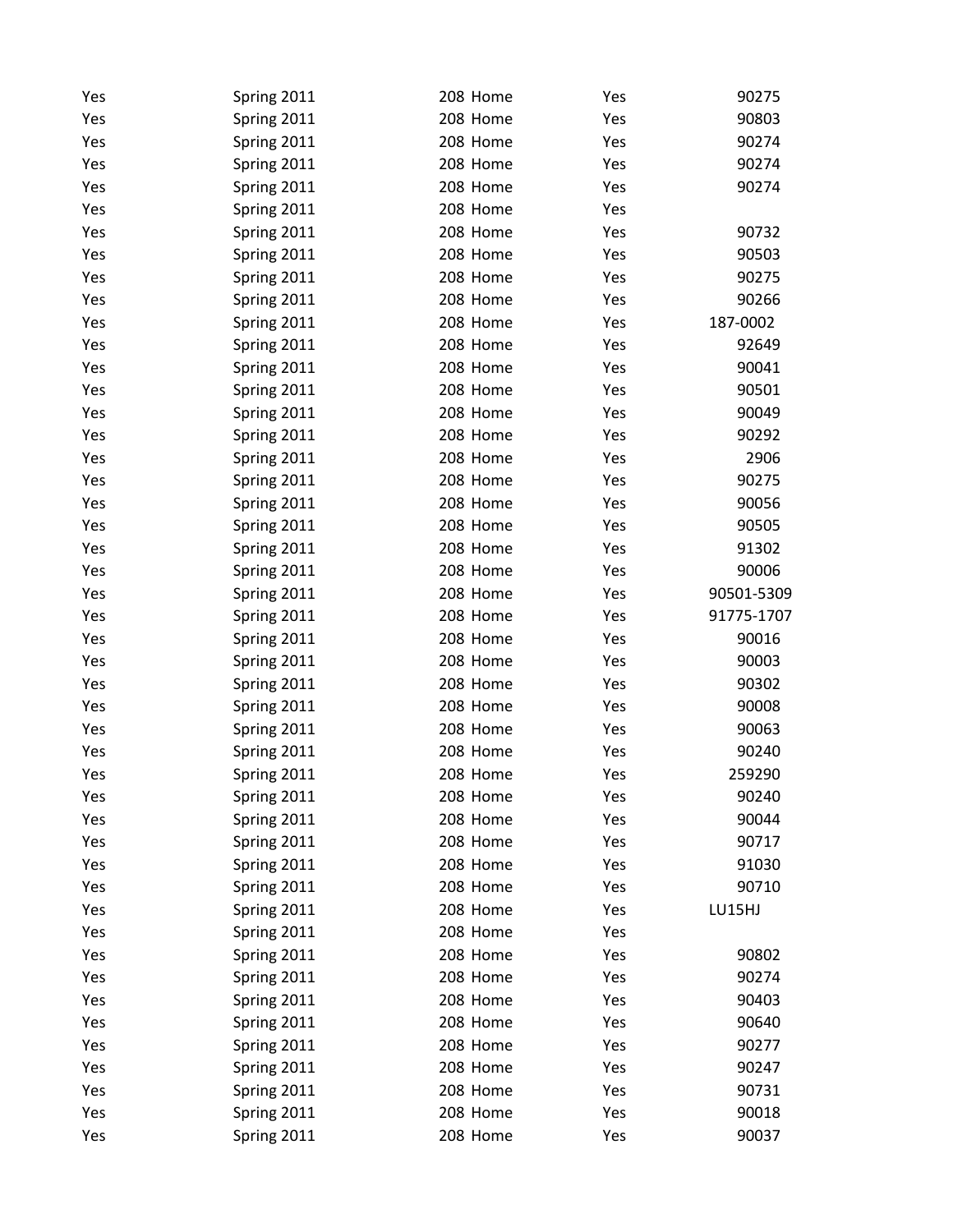| Yes | Spring 2011 | 208 Home | Yes | 2500  |
|-----|-------------|----------|-----|-------|
| Yes | Spring 2011 | 208 Home | Yes | 90254 |
| Yes | Spring 2011 | 208 Home | Yes | 93010 |
| Yes | Spring 2011 | 208 Home | Yes | 90247 |
| Yes | Spring 2011 | 208 Home | Yes | 90503 |
| Yes | Spring 2011 | 208 Home | Yes | 90744 |
| Yes | Spring 2011 | 208 Home | Yes | 90501 |
| Yes | Spring 2011 | 208 Home | Yes | 90275 |
| Yes | Spring 2011 | 208 Home | Yes | 90503 |
| Yes | Spring 2011 | 208 Home | Yes | 90275 |
| Yes | Spring 2011 | 208 Home | Yes | 90732 |
| Yes | Spring 2011 | 208 Home | Yes | 90275 |
| Yes | Spring 2011 | 208 Home | Yes | 90274 |
| Yes | Spring 2011 | 208 Home | Yes | 90505 |
| Yes | Spring 2011 | 208 Home | Yes | 90254 |
| Yes | Spring 2011 | 208 Home | Yes | 90008 |
| Yes | Spring 2011 | 208 Home | Yes | 90275 |
| Yes | Spring 2011 | 208 Home | Yes | 90260 |
| Yes | Spring 2011 | 208 Home | Yes | 90045 |
| Yes | Spring 2011 | 208 Home | Yes | 90505 |
| Yes | Spring 2011 | 208 Home | Yes | 92656 |
| Yes | Spring 2011 | 208 Home | Yes | 90274 |
| Yes | Spring 2011 | 208 Home | Yes | 55454 |
| Yes | Spring 2011 | 208 Home | Yes | 90732 |
| Yes | Spring 2011 | 208 Home | Yes | 90044 |
| Yes | Spring 2011 | 208 Home | Yes | 90277 |
| Yes | Spring 2011 | 208 Home | Yes | 90717 |
| Yes | Spring 2011 | 208 Home | Yes | 90740 |
| Yes | Spring 2011 | 208 Home | Yes | 90266 |
| Yes | Spring 2011 | 208 Home | Yes | 90277 |
| Yes | Spring 2011 | 208 Home | Yes | 90275 |
| Yes | Spring 2011 | 208 Home | Yes | 90254 |
| Yes | Spring 2011 | 208 Home | Yes | 90810 |
| Yes | Spring 2011 | 208 Home | Yes | 90242 |
| Yes | Spring 2011 | 208 Home | Yes | 91344 |
| Yes | Spring 2011 | 208 Home | Yes | 90250 |
| Yes | Spring 2011 | 208 Home | Yes | 90712 |
| Yes | Spring 2011 | 208 Home | Yes | 90006 |
| Yes | Spring 2011 | 208 Home | Yes | 91011 |
| Yes | Spring 2011 | 208 Home | Yes | 91001 |
| Yes | Spring 2011 | 208 Home | Yes | 92118 |
| Yes | Spring 2011 | 208 Home | Yes | 90274 |
| Yes | Spring 2011 | 208 Home | Yes | 90732 |
| Yes | Spring 2011 | 208 Home | Yes | 90805 |
| Yes | Spring 2011 | 208 Home | Yes | 90275 |
| Yes | Spring 2011 | 208 Home | Yes | 90275 |
| Yes | Spring 2011 | 208 Home | Yes | 90274 |